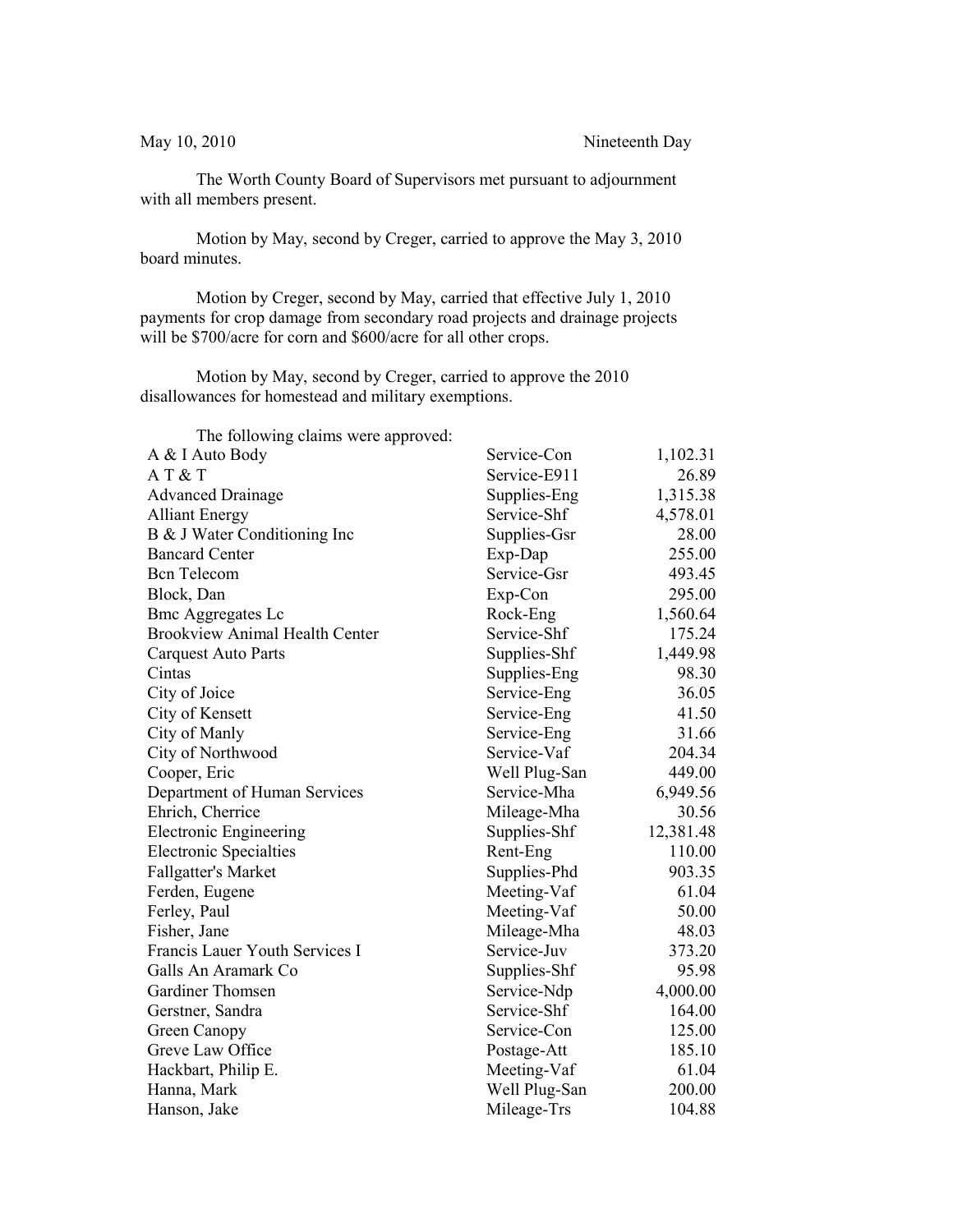| Hanson, Jim                         | $Exp=Con$      | 186.75   |
|-------------------------------------|----------------|----------|
| Hanson, Patricia                    | Mileage-Mha    | 45.54    |
| Haugen, David                       | Mileage-Sup    | 68.08    |
| Hawkeye Foodservice Dist            | Supplies-Shf   | 316.43   |
| Helgeson Drainage                   | Service-Eng    | 185.75   |
| Holiday Inn                         | Edu-Shf        | 277.19   |
| Holiday Inn                         | Edu-Vaf        | 252.00   |
| Huber Supply Co                     | Supplies-Eng   | 136.19   |
| Huftalin, Raymond                   | Exp-Ema        | 63.68    |
| Huisman, Justin                     | Well Rehab-San | 600.00   |
| Iaccva                              | Edu-Vaf        | 30.00    |
| <b>Iowa Prison Industries</b>       | Signs-Eng      | 8,345.75 |
| Isac                                | Edu-Ema        | 110.00   |
| Iscta                               | Edu-Trs        | 150.00   |
| Jensen, Bobbie                      | Mileage-Mha    | 56.58    |
| Joe's Collision & Performance       | Service-Shf    | 31.35    |
| Johnson Sanitary                    | Supplies-Shf   | 37.50    |
| Jt Direct                           | Supplies-Phd   | 86.62    |
| Kathleen's Care Inc                 | Service-Mha    | 720.00   |
| Kenison, Elizabeth                  | Mileage-Dap    | 100.28   |
| L R Falk Const Co                   | Rock-Eng       | 170.05   |
| Larsen Plumbing                     | Service-Shf    | 254.32   |
| Law Enforcement Systems Inc         | Supplies-Shf   | 75.00    |
| <b>Lawson Products Inc</b>          | Supplies-Eng   | 307.28   |
| Low's Standard                      | Fuel-Asr       | 36.00    |
| Martin Marietta Aggregates          | Rock-Eng       | 3,246.82 |
| Mason City Fire And Rescue          | Service-Shf    | 961.00   |
| Matt Parrott & Sons Co              | Supplies-Aud   | 381.77   |
| May, Dennis                         | Mileage-Sup    | 72.68    |
| Mediacom                            | Service-Con    | 159.90   |
| Medline Industries Inc.             | Credit-Phd     | 427.18   |
| Mercy Medical Center-North Ia       | Service-Mex    | 814.30   |
| Mireles, Sandra                     | Mileage-Mha    | 221.57   |
| Mitchell County Ema                 | Mileage-Ema    | 1,048.80 |
| Mooney Painting &                   | Supplies-Con   | 23.00    |
| My County Parks.Com                 | Fee-Con        | 150.00   |
| Ne Wisconsin Technical College      | Edu-Shf        | 395.00   |
| <b>Next Generation Technologies</b> | Service-Mha    | 774.88   |
| Nickol Boring Inc                   | Supplies-Eng   | 5,320.00 |
| Niebur, Ellen                       | Mileage-Mha    | 118.90   |
| Nieman, Barbara                     | Rent-Soc       | 200.00   |
| North Country Equipment             | Postage-Aud    | 19.83    |
| Northwood Dental Associates         | Service-Shf    | 81.00    |
| Northwood Electric Inc              | Service-Gsr    | 53.58    |
| Northwood Lumber Co                 | Supplies-Gsr   | 42.05    |
| Northwood Sanitation                | Service-Phd    | 245.00   |
| Northwood True Value                | Supplies-Rec   | 5.99     |
| Olson, Teresa                       | Mileage-Rec    | 94.76    |
| <b>Olsons Trading Post Inc</b>      | Supplies-Con   | 180.64   |
| Omb Police Supply                   | Supplies-Shf   | 245.99   |